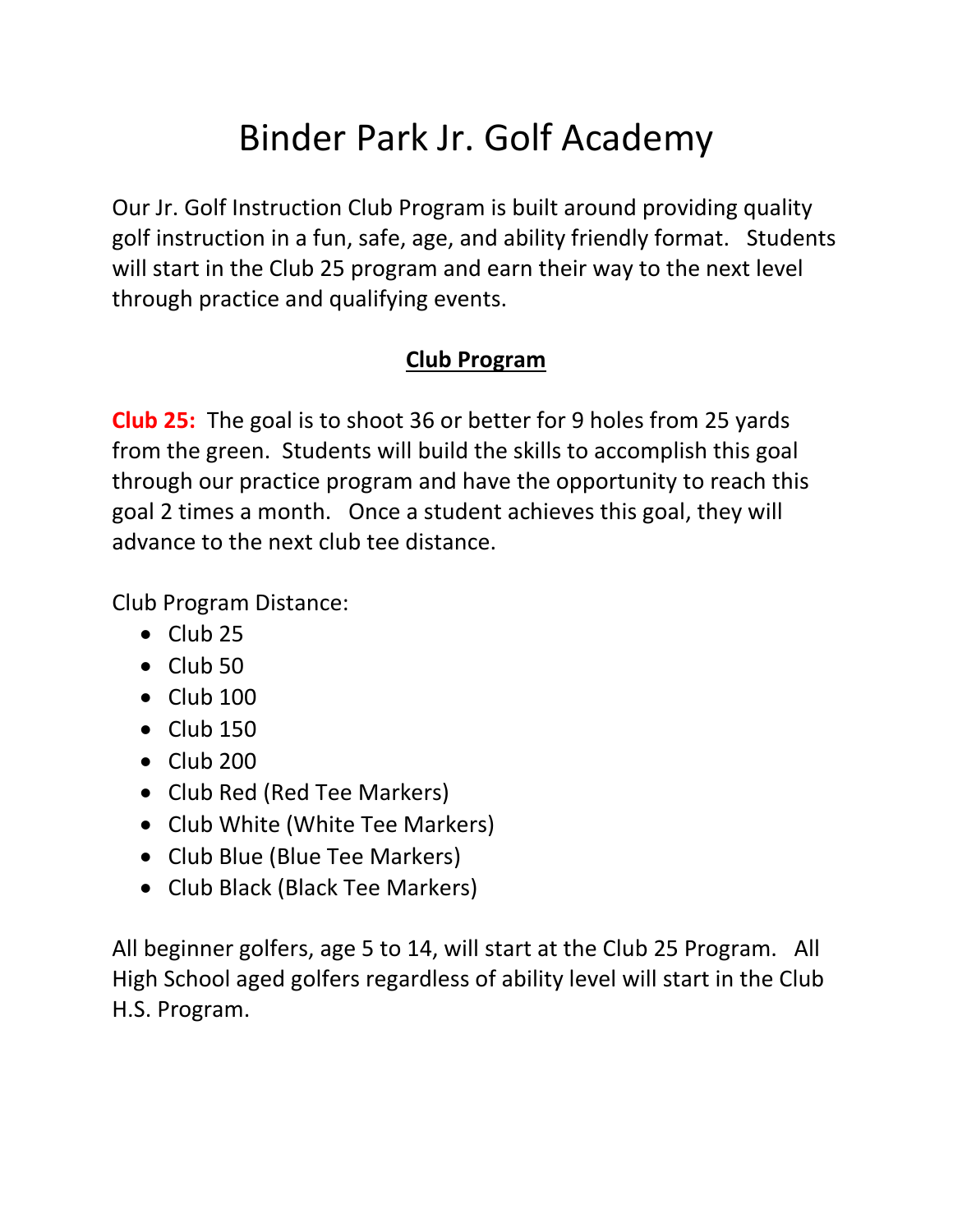The Practice and Qualifying schedule is broken down into individual sessions throughout the summer. Each session will have 8 practice dates and two opportunities to qualify to the next level each session.

The cost of each session is \$80 per player and includes a Club Program Bag Tag and Rules Bag Tag. The qualifying events will have a \$10 fee per event.

Golf Clubs are available for players who do not have their own equipment and scholarships are available for qualifying families.

### **Registration**

You can register for Club Programs through the Battle Creek Rec Department website at the link below.

<https://recreation.bcparks.org/>

 click Register Online (left hand side) click on Youth Golf

You can also register for the Club Program inside the Binder Park Golf Course Pro Shop. Please ask the staff in the Pro Shop for Registration information.

**For additional information please visit us at Binderparkgolf.com, <https://sites.google.com/view/binderparkjrgolfacademy/home>** or on facebook at https://www.facebook.com/BPJrGolf

Tony Evans Director of Golf Binder Park Jr. Golf Academy [atevans@battlecreekmi.gov](mailto:atevans@battlecreekmi.gov) 269-967-0383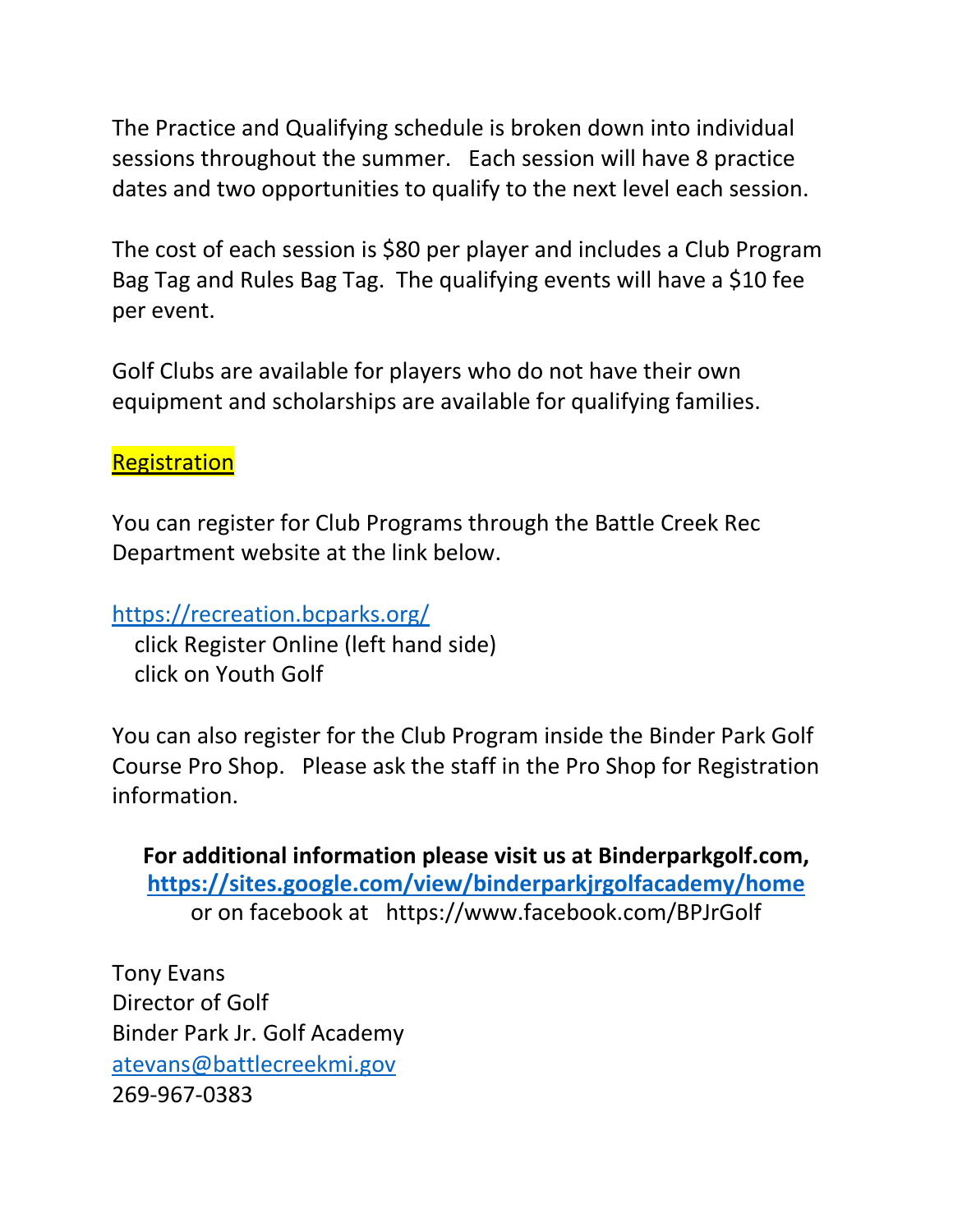# Binder Park Jr. Golf Academy Club Program Schedule

### **Session 3 Week of 6/6 through Week of 6/27**

| Club 25 | Practice from 10:00 am to 11:00am     |  |
|---------|---------------------------------------|--|
|         | 6/6,6/8,6/13,6/15,6/21,6/23,6/28,6/30 |  |

| Club 50 | Practice from 11:00 am to 12:00pm     |
|---------|---------------------------------------|
|         | 6/6,6/8,6/13,6/15,6/21,6/23,6/28,6/30 |

| <b>Club 100</b> | Practice from 12:30pm to 1:30pm       |
|-----------------|---------------------------------------|
| x,              | 6/6,6/8,6/13,6/15,6/21,6/23,6/28,6/30 |
| Club 150        |                                       |

| Club High School | Practice from 10:00am to 12:00pm (2 hour practices) |  |
|------------------|-----------------------------------------------------|--|
|                  | Fridays: 6/10, 6/17, 6/24, 7/1                      |  |

#### **Events: \$10 Per Player**

Drive, Chip, Putt & 3 Hole Challenge Contest

Saturday 7/2 10:00am to Noon

Please make sure you check in, register, and pay at least 15 min before the event start time.

#### **Session 4 Week of 7/11 through Week of 8/1**

Club 25 Practice from 10:00 am to 11:00am 7/12, 7/14, 7/18, 7/20, 7/25, 7/27, 8/1, 8/3